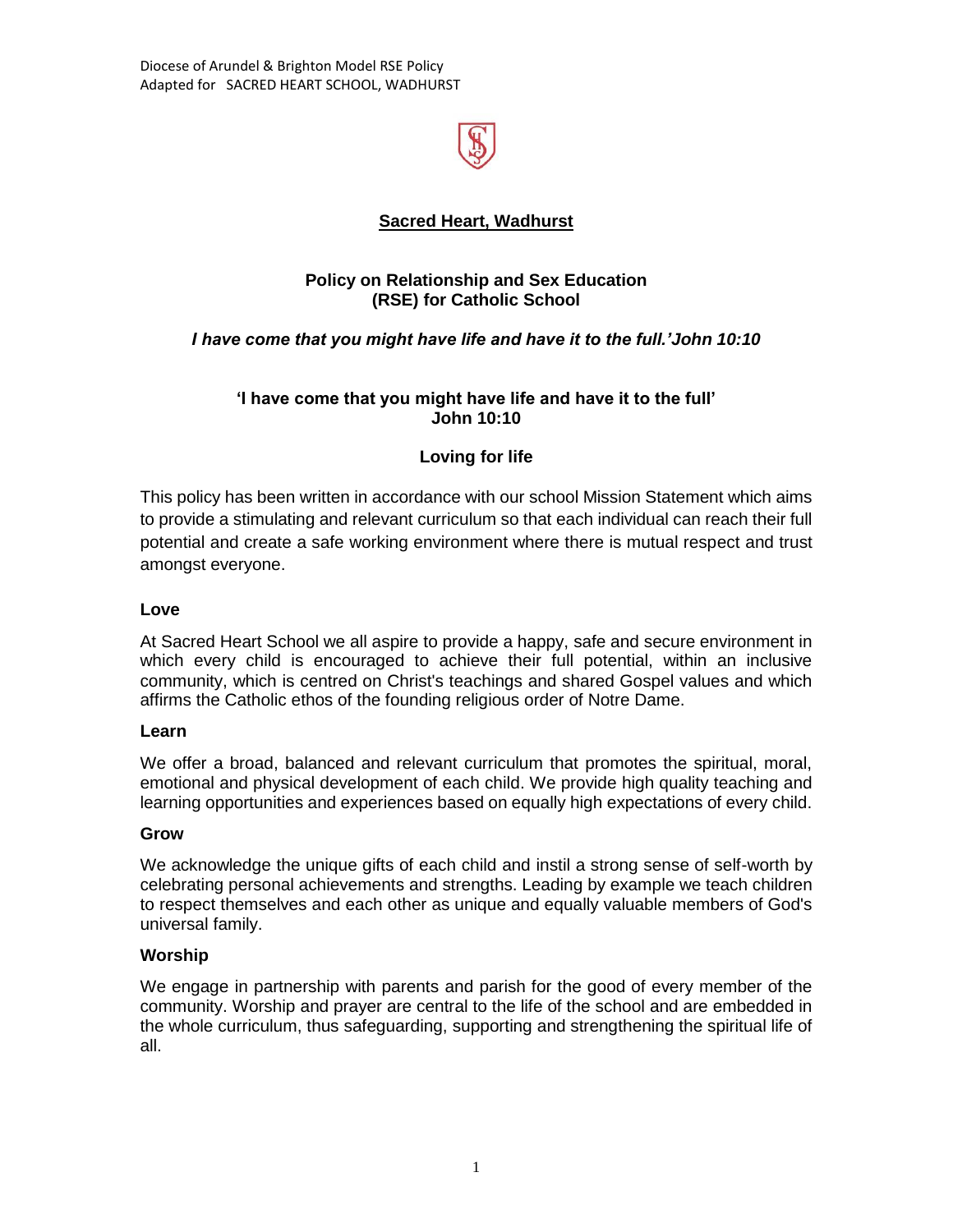We acknowledge that Personal, Social and Health Education (PSHE) and Citizenship, as well as Relationship and Sex Education (RSE), are all underpinned by a theology of relationship and are all encompassed in the title 'Relationships and Sex Education' (RSE).

Our belief in the unique dignity of the human person as made in the image and likeness of God underpins the approach to all education in our Catholic school. Our approach to RSE therefore is rooted in the Catholic Church's teaching of the human person and is presented positively and prudently.

Stemming from this vision of what it means to be human, we seek to educate the whole child: spiritually, intellectually, morally, emotionally, psychologically, and physically towards our understanding of Christian maturity.

Following guidance from our own Bishop and Diocese, the Conference of Bishops of England and Wales and as advocated by the DfE, all RSE in our school will be firmly embedded in the Religious Education framework as it is concerned primarily with nurturing the human wholeness of our pupils.

All RSE will be in accordance with the Church's moral teaching. It will emphasise the central importance of marriage and the family, recognising that most families include a mother, a father and children but some families may not. It will also recognise different types of relationship, including those between acquaintances, friends, relatives and families. It will acknowledge that all pupils have a fundamental right to have their life respected and their views listened to and responded to in order to ensure that their confidence and self-esteem will be strengthened. (DfE SRE Guidance 2000 pg7)

Teaching high quality RSE is essential in creating an inclusive ethos and is central to developing healthy relationships and behaviours where children are able to assess and manage risk.

It is essential that RSE is communicated to and taught in conjunction with the parents/carers of our pupils, as we recognise that parents/carers are the natural primary educators of their children and they are the experts on the development of their own children. The views of all parents/carers are actively sought, allowing their voice to be heard and responded to.

#### **General Principles/Introduction**

The Governing Body of Sacred Heart School, believes that Relationship and Sex Education (RSE) is an essential part of a holistic education since its

focus is the individual, uniquely created by God in His own image. Through RSE, children come to understand more about themselves, others and the beauty of Creation.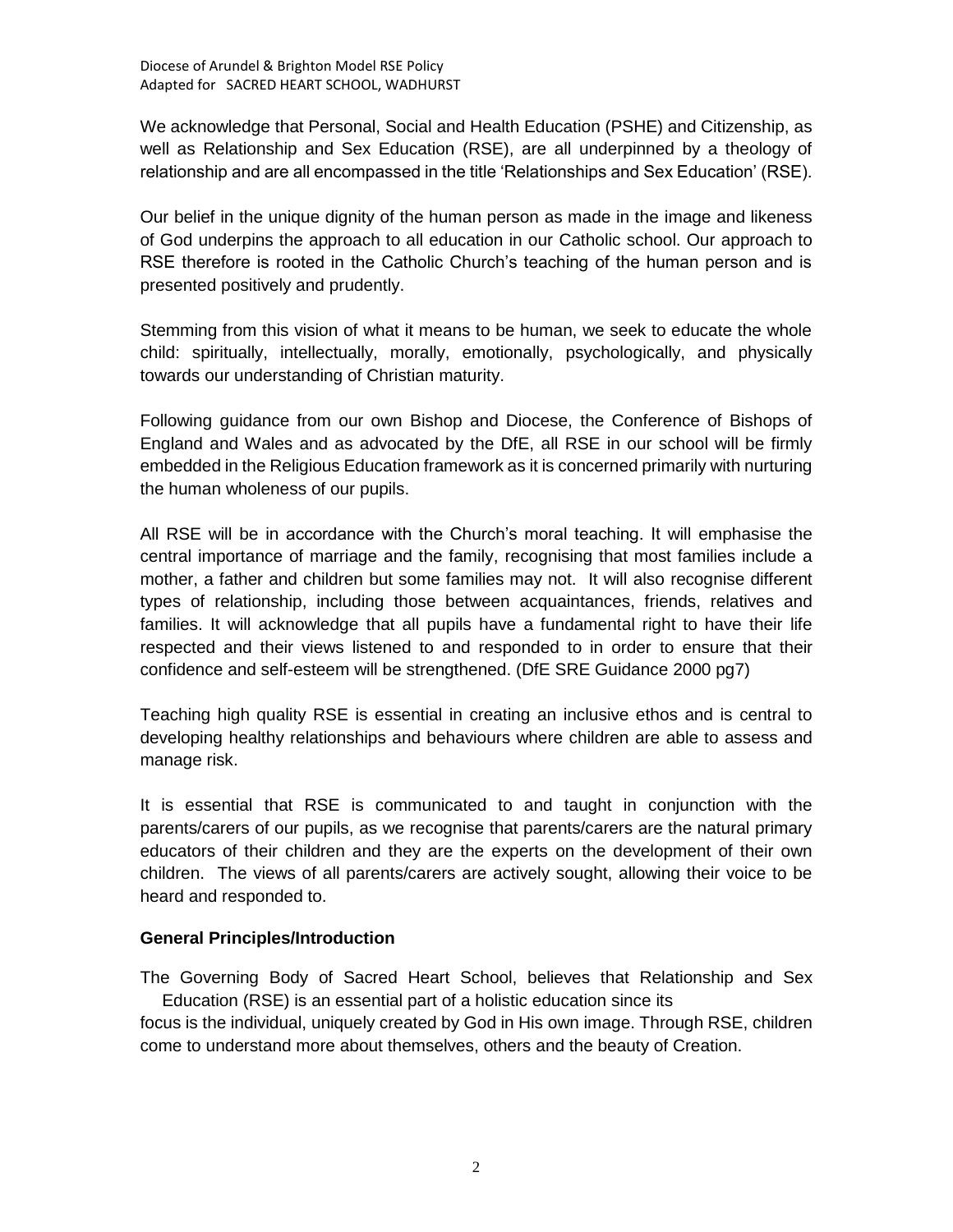#### **Working with Parents/Carers**

As set out in the Baptism Rite, schools recognise that parents/carers are the first and foremost educators of their children.

Parents have the right to request that their child be withdrawn from some or all of sex education delivered as part of statutory RSE. Before granting any such request, the head teacher will discuss the request with parents and, as appropriate, with the child to ensure that their wishes are understood and to clarify the nature and purpose of the curriculum. Children may not be withdrawn from material covered under the Science National Curriculum which is the statutory entitlement of all children.

We also recognise that good communication and consultation with parents/carers is vital and they are invited to review the school's policy and view all materials used to deliver RSE annually. Support in talking to their children will be offered to parents/carers where necessary and if requested.

## **Aims of Relationship and Sex Education (RSE)**

- To encourage pupils' growth in self-respect, acknowledging we are all created in the image and likeness of God.
- To help pupils develop an understanding that love is the central basis of relationships.
- To help pupils to understand the nature of relationships and to encourage them to reflect on their own relationships and respect similarities and differences between people.
- To develop pupils' confidence in talking, listening and thinking about feelings and relationships.
- To help pupils acquire the skills necessary to develop and sustain relationships.
- To offer sex education supported by the school's wider curriculum for personal, social and health education.
- To be able to know their body, learn the names of the main body parts (including head, neck, arms, elbows, legs, knees, face, ears, eyes, hair, mouth, teeth) and say which part of their body is associated with each sense. Include the introduction of genitals if agreed after consultation with parents/carers and describe the changes as humans develop to old age.
- To ensure that pupils are prepared for puberty and the opportunities, responsibilities and experiences that adult life will bring.
- To ensure that pupils know how to keep themselves safe, can protect themselves and ask for help and support when needed.
- To help pupils to develop a healthier, safer lifestyle.
- To prepare pupils to play an active role as citizens and to understand the Catholic vision of what it means to be citizens of the Kingdom/reign of God.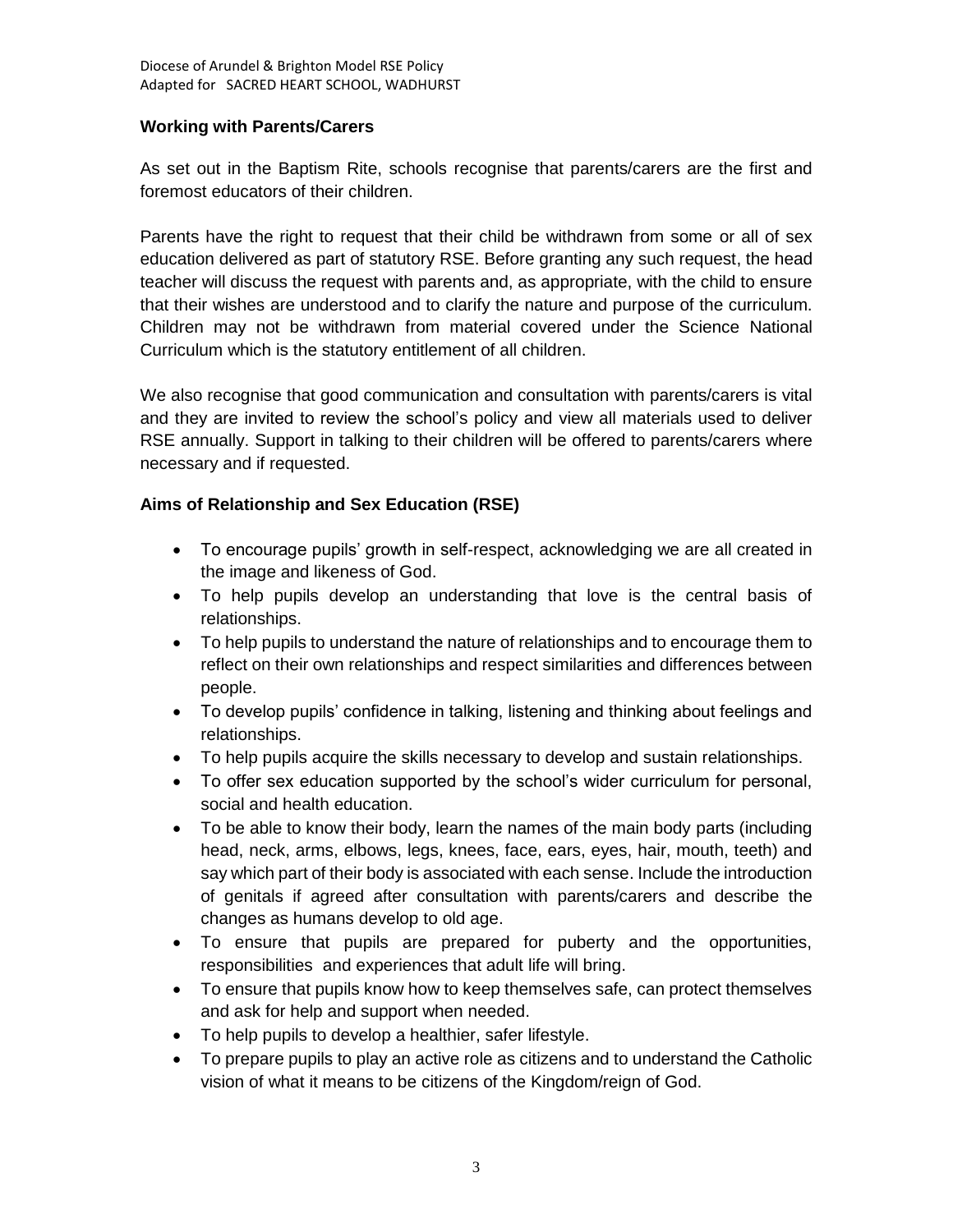# **Delivery of RSE**

We intend that the school's RSE shall be delivered with a cross curricular and integrated approach and embedded in the wider context of the school's existing Personal, Social and Health Education (PSHE), Citizenship and Religious Education programmes (Come & See).

All pupils will be taught the significant aspects of RSE that remain as statutory elements of the National Curriculum for Science. Parents are **unable** to withdraw pupils from these statutory sessions.

During teaching we will ensure differentiation and inclusion and that RSE is sensitive to the different needs of individual pupils, respects pupils' different abilities, levels of maturity and personal circumstances.

The governing body has wider responsibilities under the Equalities Act 2010 and will ensure that our school strives to do the best for all pupils, in particular those protected characteristics listed under the Equalities Act 2010.

# **Key Stage 1 (5-7)**

## **Statutory**

- identify, name, draw and label the basic parts of the human body and say which part of the body is associated with each sense.
- notice that animals, including humans, have offspring which grow into adults
- find out about and describe the basic needs of animals, including humans,for survival (water, food and air)
- describe the importance for humans of exercise, eating the right amounts of different types of food, and hygiene.

## **Notes and Guidance (non-statutory)**

- The focus at this stage should be on questions that help pupils to recognise growth; they should not be expected to understand how reproduction occurs. The following examples might be used: egg, chick, chicken; egg, caterpillar, pupa, butterfly; spawn, tadpole, frog; lamb, sheep. Growing into adults can include reference to baby, toddler, child, teenager and adult.
- Pupils might work scientifically by: observing, through video or first-hand observation and measurement, how different animals, including humans, grow; asking questions about what things animals need for survival and what humans need to stay healthy; and suggesting ways to find answers to their questions.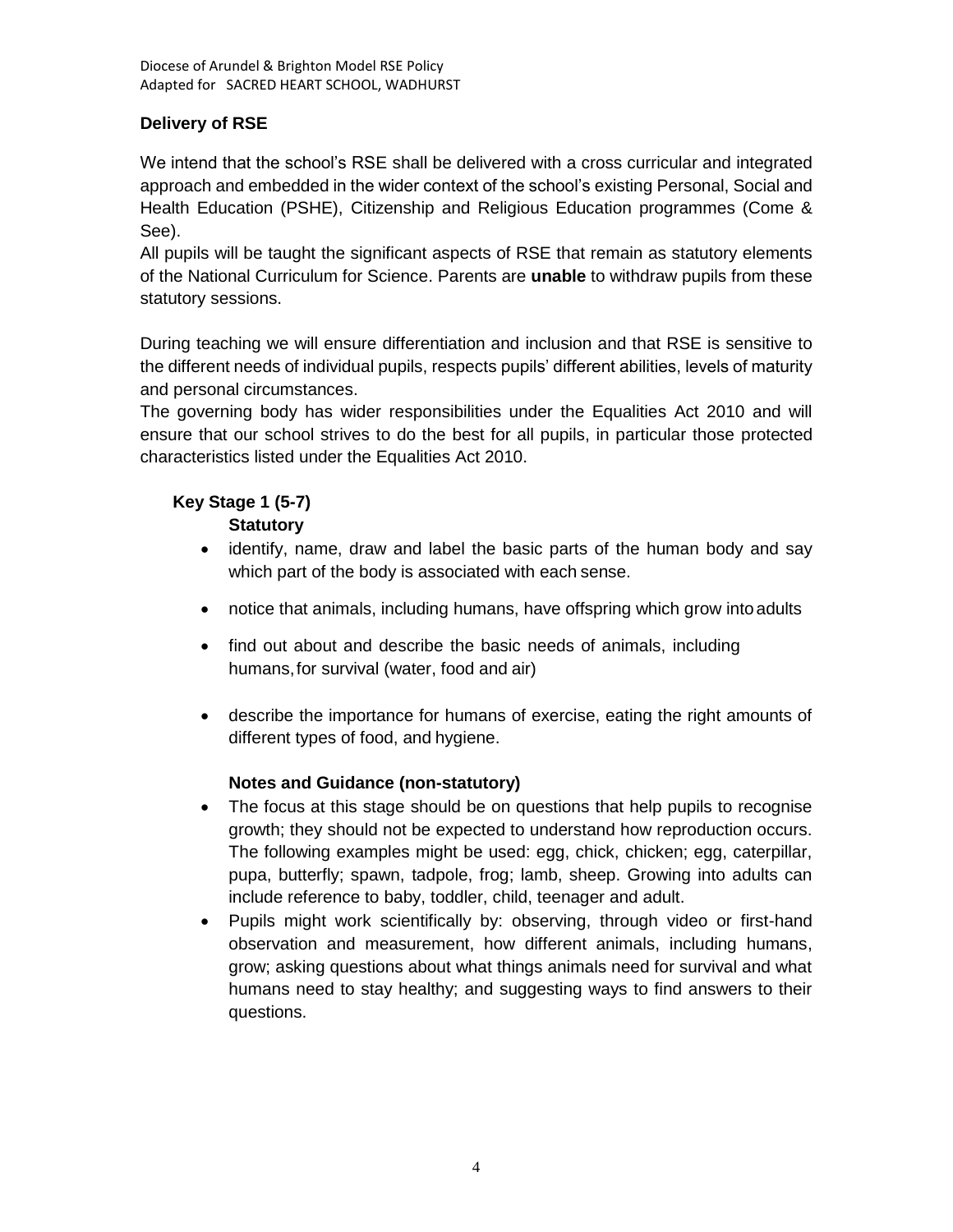## **Key Stage 2 (7 – 11)**

## **Statutory**

describe the changes as humans develop to old age.

## **Notes and Guidance (non-statutory)**

- Pupils should draw a timeline to indicate stages in the growth and development of humans. They should learn about the changes experienced in puberty.
- Pupils could work scientifically by researching the gestation periods of other animals and comparing them with humans; by finding out and recording the length and mass of a baby as it grows.

## **Statutory**

• recognise that living things produce offspring of the same kind, but normally offspring vary and are not identical to their parents

## **Notes and Guidance (non-statutory)**

 They should be introduced to the idea that characteristics are passed from parents to their offspring, for instance by considering different breeds of dogs, and what happens when, for example, Labradors are crossed with Poodles.

#### **Assessment and Recording**

A record of each session is kept in each teacher's planning for the delivery of RSE. The programme will be assessed, monitored and evaluated by the RSE Coordinator in accordance with the school's monitoring and evaluation policy. Pupils are given the opportunity for self-evaluation at an age appropriate level.

#### **Dealing with sensitive issues and responding to questions**

All RSE teaching will be undertaken in a whole class context.

Teachers will use their professional judgement when addressing sensitive issues and will answer questions honestly but with due regard given to the nature of the question and the age and maturity of the questioner. Careful consideration will be given to the wide and varied experience and backgrounds of the pupils in their care.

In some cases it may be inappropriate for the teacher to respond to a specific question and the pupil will be encouraged to discuss with his/her parents/carers if appropriate.

Teachers should never feel pressured into discussing their personal views or experiences and should always respect the sensitivity of their position as a teacher in a Catholic school.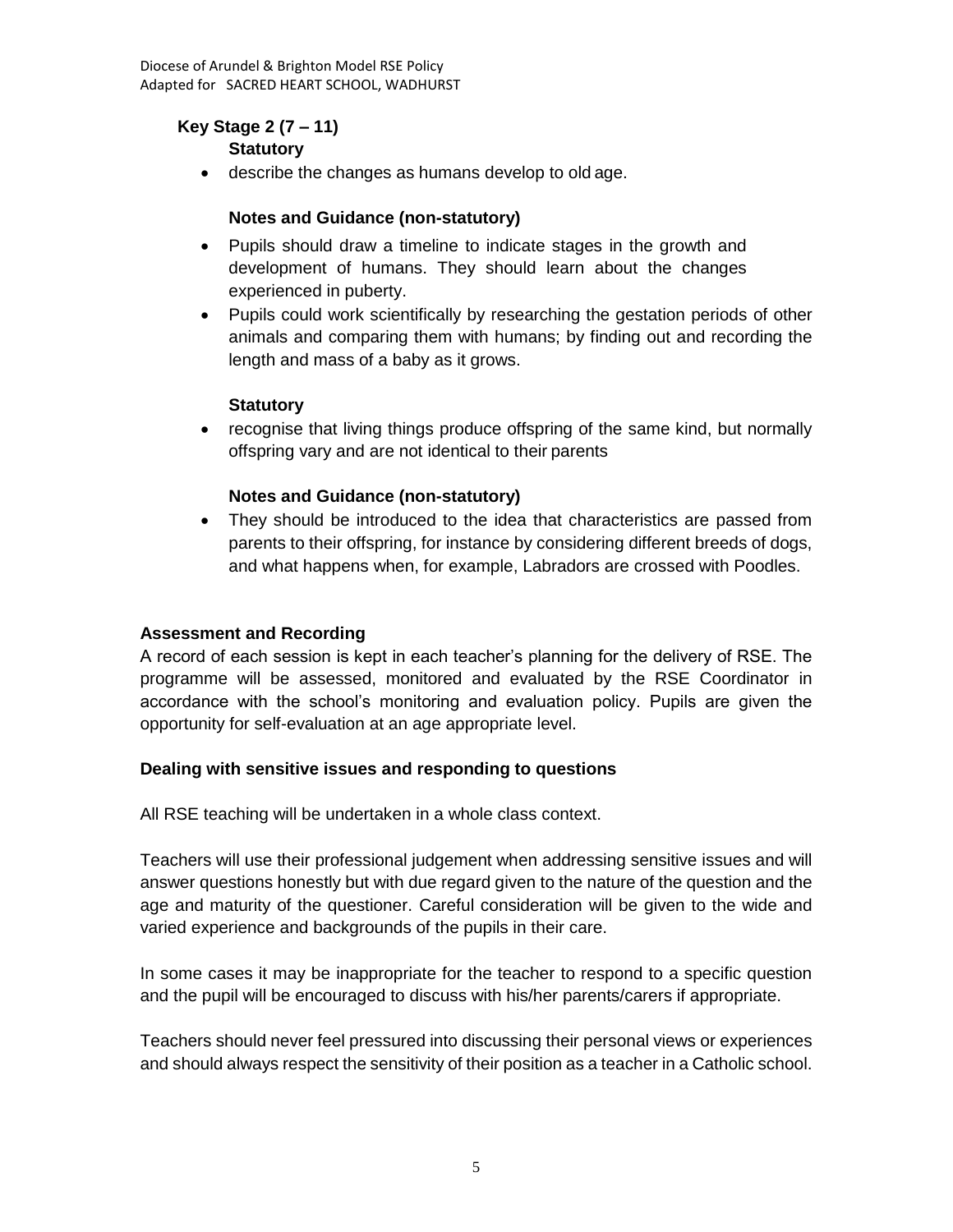## **Safeguarding Procedures**

The school has procedures and policies in place to deal with any sensitive issues or pupils thought to be vulnerable. All staff will pass on any concerns of this nature to the designated child protection officer in school.

#### **Parents**

The school recognises that parents/carers are the primary educators of their children and will seek to support them in their task. It will ensure that parents/carers are consulted with and kept fully informed of what is happening in RSE in terms of content, delivery, timing and evaluation.

#### **Governors**

In accordance with the Education Act of 1993 the Governing Body has the responsibility to keep up to date the school's policy for RSE, in consultation with parents/carers and will make copies available to them. They will make known to parents/carers their right to withdraw their children from all or part of the RSE provided at school, except for those parts included in the statutory National Curriculum for Science.

There will be a named Foundation Governor to aid the implementation and development of the RSE programme.

#### **Teachers**

All teachers have a responsibility of care; as well as fostering academic progress they will actively contribute to the guidance of the physical, moral, spiritual well-being of their pupils. Teachers will be expected to teach RSE in accordance with the Catholic ethos of the school. Appropriate training has been made available to all staff teaching RSE and will continue to be reviewed and developed.

#### **Programme**

Sacred Heart School has agreed to follow the programme 'A Journey in Love' as recommended by the Diocese of Arundel & Brighton.

Teaching will be whole class, mixed gender learning, with the opportunities for a separate boys and girls forum to facilitate the needs of the individual child if necessary or requested.

Children with Special Educational Needs and disabilities (SEN - D) will have support in varying ways depending upon their individual needs and in consultation with their parents/carers.